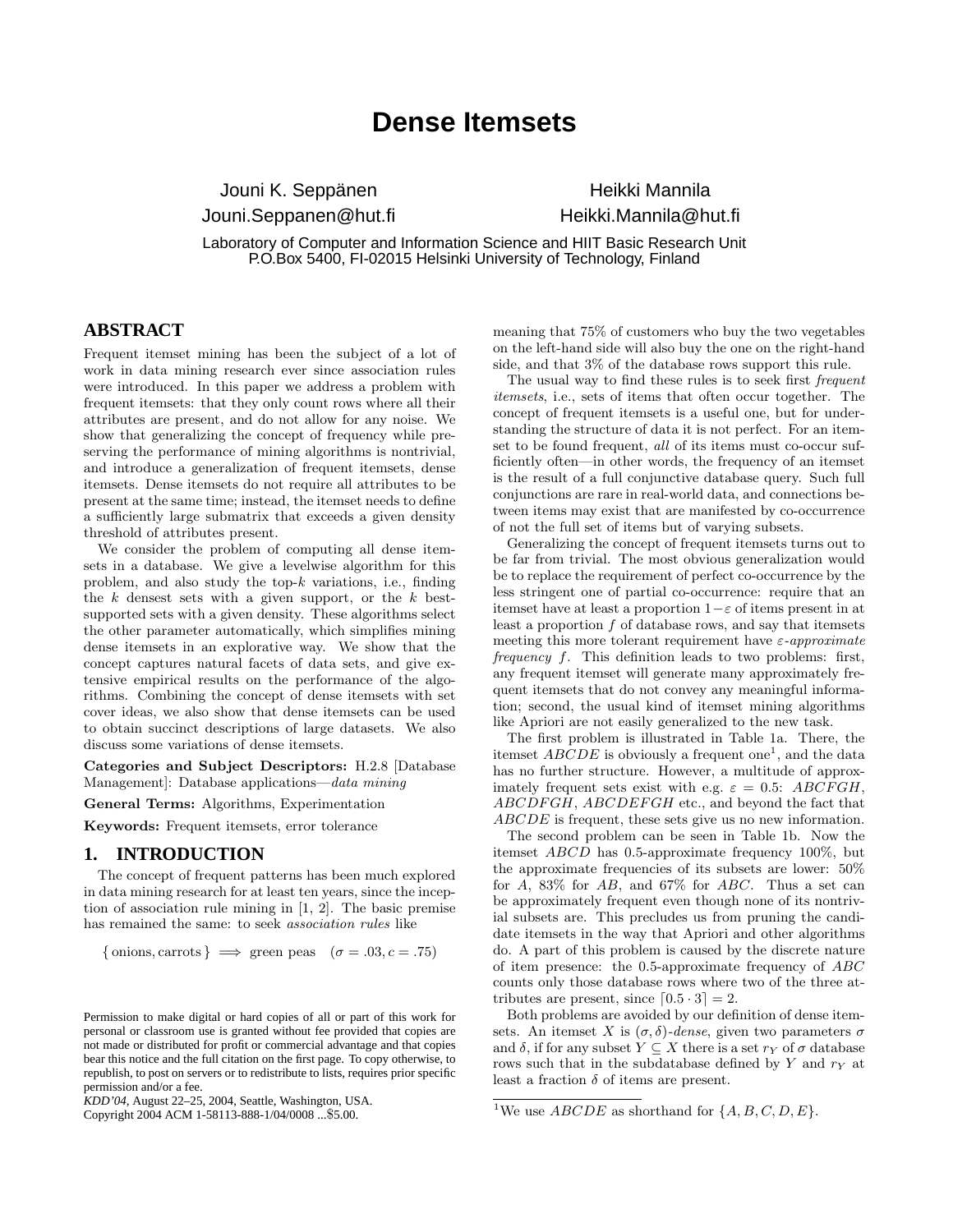|              |   |   |              |              |                | A B C D E F G H |                |   | $A$ $B$ $C$    |                | $\overline{D}$ |
|--------------|---|---|--------------|--------------|----------------|-----------------|----------------|---|----------------|----------------|----------------|
| 1            |   | 1 | 1 1          |              | 0              | $\theta$        | $\theta$       |   | 1              | 0              | $\Omega$       |
| $\mathbf{1}$ | 1 | 1 | 1            | 1            | $\overline{0}$ | $\overline{0}$  | $\theta$       | 1 | $\overline{0}$ | 1              | $\Omega$       |
| 1            | 1 | 1 | 1            | 1            | $\overline{0}$ | $\overline{0}$  | $\theta$       | 1 | $\theta$       | 0              | -1             |
| 1            | 1 | 1 | 1            | 1            | $\overline{0}$ | 0               | $\overline{0}$ | 0 | 1              | 1              | $\Omega$       |
| 1            |   | 1 | 1            | 1            | $\overline{0}$ | 0               | 0              | 0 | 1              | $\overline{0}$ | $\mathbf{1}$   |
| $\mathbf{1}$ | 1 | 1 | $\mathbf{1}$ | $\mathbf{1}$ | $\Omega$       | $\Omega$        | $\overline{0}$ | 0 | 0              | 1              | $\mathbf{1}$   |
| (a           |   |   |              |              |                |                 |                |   |                |                |                |

Table 1: Two example databases

With this definition, the first problem cannot occur, because every subset of X must have sufficient co-occurrence. The second problem is also solved, since by the definition, the property of being dense is required to hold also for the subsets. For example, in Table 1b all itemsets are  $(6, 0.5)$ dense, so a levelwise algorithm would find ABCD.

In this paper we formalize the notion of dense itemsets and give some results on their properties. We then give a levelwise algorithm for finding all dense itemsets, and another algorithm for finding the top- $k$  dense itemsets for a given threshold  $\sigma$ , i.e., the sets which are  $(\sigma, \delta)$ -dense and have the highest values of  $\delta$ . We demonstrate the usefulness of the concept and algorithm on a variety of data sets. We also show that the approach can be used to produce intuitive reorderings of the data matrix, and discuss generalizations and variations of the concept of dense itemsets.

We next discuss related work. As far as we are aware, there have been two papers in this direction of research. The first is Pei et al.'s paper on fault-tolerant itemsets. [17] They allow a *fixed* number of missing items on each row in the support of an itemset. This definition leads to an antimonotone concept, but it suffers from a problem like that in Table 1a. To avoid this, Pei et al. require each item in a fault-tolerant set to be itself sufficiently supported. This still causes problems: for example, add to Table 1a sufficiently many rows with only item  $F$  present, and  $ABCDEF$  will be a fault-tolerant itemset, even though  $F$  has no connection to the other items.

The other existing publication is Yang et al.'s paper [20]. They define *strong error-tolerant itemsets* (ETIS), which is the same concept that we have here called  $\varepsilon$ -approximately frequent sets. They also use the concept of *weak*  $ETIs$ , which correspond to our dense itemsets without the recursive criterion. That is, a set is dense if and only if all its subsets are weak ETIS. Yang et al. search for weak ETIS, which have a partial monotonicity property, and then select strong ETIS from among the weak ones. They acknowledge the problem illustrated by Table 1a, but the way they deal with it is by searching only a subcollection of all weak ETIS using a heuristic algorithm; it is not very clear how exactly to characterize the resulting itemset family. Since their objective is to obtain a starting point for mixture modeling, this is perhaps not a serious drawback: it is enough to find some assignment of rows into clusters, and the EM algorithm will refine the solution. In contrast, our goal is to find insights about the data directly from dense itemsets, so it is important to understand exactly what kind of sets are found.

The rest of this paper is structured as follows. In Section 2 we formally define dense itemsets and describe some of their properties. Then we discuss algorithmic questions related to

mining dense sets in Section 3, giving a levelwise algorithm and a top-k algorithm that helps with parameter selection. In Section 4 we show experimental results on dense itemsets and describe a set cover approach for selecting the most interesting dense sets. The same approach can also be used to reorder the rows and columns of the data matrix. Section 5 is a brief conclusion.

## **2. DENSE ITEMSETS**

In this section we first formalize the idea of dense itemsets, then describe some of their properties. We start by defining binary databases and frequent itemsets [2].

Definition 1. A binary database  $DB = \langle R, r \rangle$  consists of a finite set R of attributes, also known as items, and a finite multiset  $r = \{t_1, t_2, \ldots, t_n\}$  of transactions, which are subsets of R.

Binary databases are easily visualized as matrices, as we have already done in Table 1, and so one can naturally refer to transactions as rows, and to items as columns. Itemsets are, of course, subsets of R. The traditional concept of frequency (sometimes called *support*) is the result of a fully conjunctive database query: only those rows count that include every item in the set.

Definition 2. The (absolute) frequency of an itemset  $X \subseteq$ R in a database  $DB = \langle R, r \rangle$  is the number of transactions that include all the attributes of  $X$ :

$$
freq(X) = |\{ t \in r \mid t \supseteq X \}|.
$$

An itemset is *frequent* if its frequency is greater than or equal to a predefined frequency threshold  $\sigma$ .

As discussed in the introduction, this definition is too strict. It thus needs to be changed to allow some missing attributes: we want to count all transactions, weighting them by the fraction of  $X$ 's attributes they have.

*Definition 3.* The *weak density* of an itemset  $X \subseteq R$  is

$$
\text{wdens}(X,r) = \frac{\sum_{t \in r} |X \cap t|}{|X| \cdot |r|}.
$$

The sum in the numerator is taken over all transactions  $t$ in  $r$ , and the summand is the size of the intersection of  $X$ and t; what weak density means is thus the average fraction of items present.

*Example 1.* In the database  $\langle ABCDEFGH, r_a \rangle$  shown in Table 1a, wdens $(ABCDE, r_a) = 1$ , wdens $(DEF, r_a) = 2/3$ , and wdens $(FGH, r_a) = 0$ . In the database  $\langle ABCD, r_b \rangle$  of Table 1b, wdens $(X, r_b) = 1/2$  for every (nonempty) itemset X.

We will generally be interested in the weak density of itemsets over some subdatabases, specifically those subdatabases where the weak density is maximized.

Definition 4. Given a number  $\sigma$  between zero and the size of the relation, the weak density at support  $\sigma$  of X is

$$
\mathrm{wdens}(\sigma, X, r) = \max_{r'} \mathrm{wdens}(X, r'),
$$

where the maximum is taken over all  $\sigma$ -element submultisets r' of r. An itemset is weakly  $(\sigma, \delta)$ -dense if its weak density at support  $\sigma$  exceeds  $\delta$ , where  $\sigma$  and  $\delta$  are predefined parameters.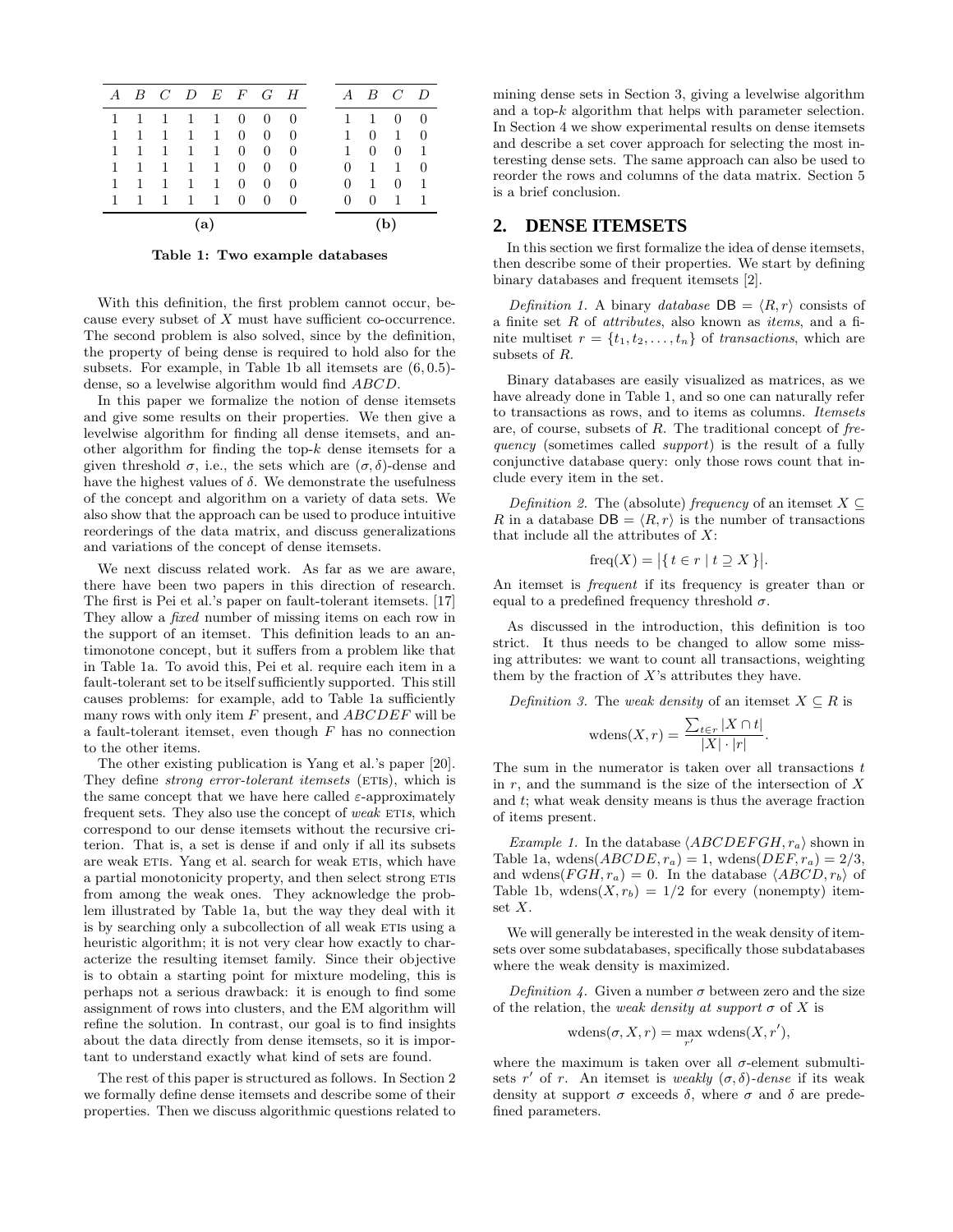Henceforth, we will omit the multiset  $r$  from the notation wdens $(\sigma, X, r)$ . For frequent sets, the definition of frequency has the property of antimonotonicity: if  $X \subseteq Y$ , then  $freq(X)$  > freq(Y). This property is useful because it enables the Apriori algorithm to prune non-frequent sets. Note that the weakly dense sets do not have this property.

A more fundamental problem with the definition of weakly dense itemsets is the one illustrated in Table 1a: an itemset whose weak density is significantly greater than  $\delta$  will attract other items that have lower weak density—free-riders. To ensure a more uniform density, we will use minimization over subsets in our stronger definition.

Definition 5. The density dens $(\sigma, X)$  of an itemset X at support level  $\sigma$  is the minimum of the weak densities of all non-empty subsets of  $X$ , i.e.,

$$
dens(\sigma, X) = \min_{\emptyset \neq Y \subset X} wdens(\sigma, Y)
$$

An itemset X is (strongly)  $(\sigma, \delta)$ -dense, if dens $(\sigma, X) \geq \delta$ .

Antimonotonicity follows as an immediate corollary from this definition, so dense itemsets can be found by a levelwise approach.

Two questions arise: Is this definition too restrictive? Or is it still too loose? We first consider whether the definition of dense sets is too restrictive. It can be shown that every set  $X$  that is weakly but not strongly dense includes a strongly dense subset whose weak density is greater than that of  $X$ . In other words, every case where a set is weakly dense but not dense is an instance of the free-rider phenomenon in Table 1a. The role of the weak density threshold  $\delta$  then is to define the extent to which free-riders are tolerated.

Next we examine a case where the definition might seem to be too loose—see the left-hand side of Table 2. Since the subsets of a dense set are only required to fulfill the weak density criterion *somewhere* in the data, not necessarily all on the same rows, we find that  $X = ABCDEF$  is (4,0.5)dense. Here the connection between the attributes  $B, C$ ,  $D, E,$  and F is the strongest pattern, and A has a weaker connection that actually only occurs outside the main block where the rest of the attributes are found. This apparent discrepancy between dense sets and intuition is caused by the fact that the support level of 4 rows is too low: perhaps the first half of the database contains only noise, but at this resolution the noise is picked up. The right-hand side of the

| А            | B        | $\mathcal{C}$ | $\overline{D}$ | E        | $\boldsymbol{F}$ | set             | support |
|--------------|----------|---------------|----------------|----------|------------------|-----------------|---------|
|              | 1        | $^{(1)}$      | 0              | $^{(1)}$ | $\mathbf{0}$     | A               | 10      |
|              | 0        | 1             | 0              | $\theta$ | $\cup$           | B               | 8       |
|              | 0        | 0             | 1              | 0        | $\cup$           | AB              | 9       |
|              | 0        | $^{(1)}$      | $\mathbf{0}$   | 1        | 0                | ВC              | 8       |
|              | $\theta$ | $\theta$      | 0              | $\theta$ |                  | ABC             | 8       |
| $\mathbf{0}$ | 1        | 1             | 1              | $\theta$ | $\mathbf{0}$     | BCD             | 8       |
| 0            | 0        | 1             | 1              | 1        | 0                | ABCD            |         |
| 0            | 0        | 0             | 1              | 1        |                  | $\Large{ABCDE}$ |         |
| 0            | 1        | 0             | ∩              | 1        | 1                | <i>BCDEF</i>    | 6       |
|              |          | 1             |                |          |                  | ABCDEF          | 5       |

Table 2: An example database and the supports  $\sigma$ at which the listed sets are weakly  $(\sigma, 0.5)$ -dense

table shows the supports  $\sigma$  at which the listed sets have weak density 0.5: the set ABCDE (like several other sets not shown) has support 4, so if we raise the support threshold above 4, the set ABCDE is no longer dense. The intuitively strong pattern  $BCDEF$  is found as the maximal-size  $(\sigma, \delta)$ dense set with e.g.  $(\sigma, \delta) = (5, 0.6)$ , or  $(6, 0.5)$ . Thus, the role of the support threshold  $\sigma$  is to define the size of the patterns that we seek—the algorithm's resolution.

Next we show an inequality for weak density. Yang et al. showed that all weakly dense itemsets are accessible from the empty set by adding single items that keep the intermediate sets weakly dense. [20] Accessibility can be seen as a kind of monotonicity, and it allows weakly dense sets to be found in principle by a levelwise algorithm, whose practical usability is limited by the large number of candidates it needs to consider. The candidates can be pruned to some degree using the following result; however, this does not suffice to make the algorithm usable.

PROPOSITION 1. If X and Y are itemsets with  $X \cap Y = \emptyset$ ,

$$
\mathrm{wdens}(\sigma, X \cup Y) \le \frac{|X| \mathrm{wdens}(\sigma, X) + |Y| \mathrm{wdens}(\sigma, Y)}{|X| + |Y|}.
$$

Another application for the inequality is filtering the collection of dense itemsets: if the gap between the upper bound and the actual density of  $X \cup Y$  is large,  $\{X, Y\}$ may be a better collection of itemsets than  $\{X \cup Y\}$ . Space considerations preclude further discussion.

# **3. ALGORITHMS**

In this section we give simple algorithms for finding all dense itemsets from large collections of binary data. The algorithms are based on the familiar Apriori idea: for each  $h \geq 1$ , given dense sets of size h, form candidate sets of size  $h+1$ , and then do a database pass to verify which candidates indeed satisfy the density condition. We also discuss finding the top- $k$  dense itemsets with respect to density, given the support threshold  $\sigma$ .

### **The levelwise algorithm**

Algorithm 1, DENSE-SETS, performs a levelwise search to find all dense itemsets. The GENERATE-CANDIDATES subroutine is exactly the same as in Apriori [2]. As it is written, Algorithm 1 outputs the weak densities of itemsets, but the strong densities can be obtained by simple post-processing.

**Input:** A binary database  $DB = \langle R, r \rangle$ , a density threshold  $\delta$ , a support threshold  $\sigma$ 

**Output:** All  $(\sigma, \delta)$ -dense itemsets in DB, and their weak densities

DENSE-SETS(DB,  $\delta$ ,  $\sigma$ )

(1)  $C \leftarrow \{\{A\} \mid A \in R\}$ 

- $(2)$  while C is nonempty
- (3)  $D \leftarrow \text{WEAK-DENSITIES}(\text{DB}, C, \sigma)$
- (4)  $P \leftarrow \{ X \in C \mid D(X) \ge \delta \}$
- (5) for each  $X \in P$
- (6) print  $X, D(X)$
- (7)  $C \leftarrow$  GENERATE-CANDIDATES(P)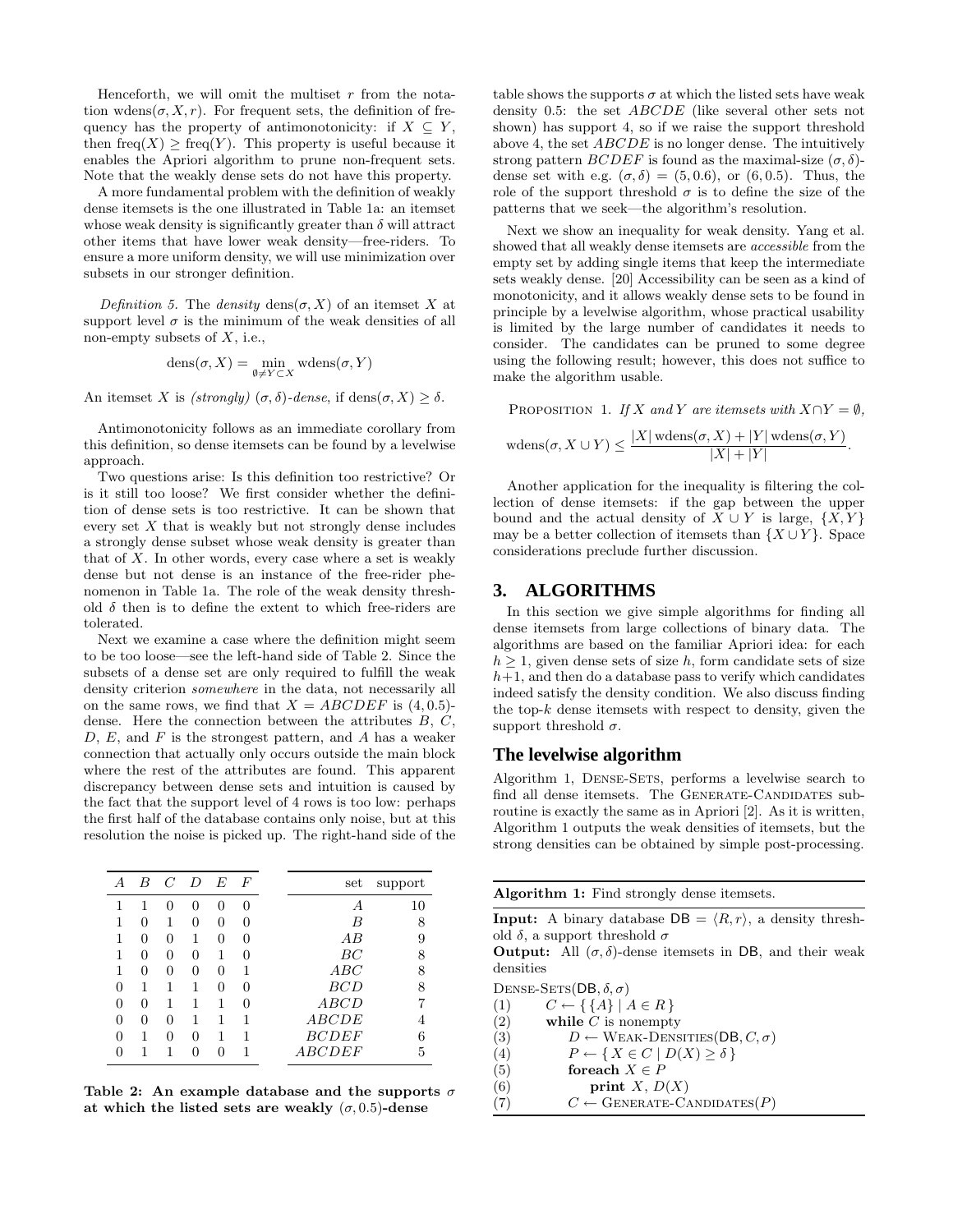Algorithm 2: Top-k dense itemsets given  $\sigma$ .

**Input:** A binary database  $DB = \langle R, r \rangle$ , a support threshold  $\sigma$ , and a number k.

**Output:** Some  $k$  itemsets in DB such that they are the  $(\sigma, \delta)$ -dense itemsets for the given  $\sigma$  and some  $\delta$ 

TOP-K-GIVEN-SUPPORT( $DB, \sigma, k$ )

(1)  $H \leftarrow \text{empty heap}$ (2)  $F \leftarrow \text{empty set-family}$ (3)  $\delta = \infty$ <br>(4)  $C \leftarrow \{$  $C \leftarrow \{\{A\} \mid A \in R\}$ (5) while  $k > 0$ (6)  $D \leftarrow$  DENSITIES(DB,  $C, \sigma$ ) (7) for each  $X \in C$ (8) HEAP-PUSH $(H, D(X), X)$ (9)  $(d, X) \leftarrow \text{HEAD-POP}(H)$ (10) **print**  $X, d$ (11)  $\delta \leftarrow \min(\delta, d)$ (12)  $C \leftarrow \text{CANDIDATES}(F, X)$ (13)  $F \leftarrow F \cup \{X\}$  $(k-1)$  k ← k – 1 (15) if consistent answer of  $\geq k$  sets is wanted (16) (run similar loop with fixed  $\delta$ )

The statement  $D \leftarrow \text{WEAK-DENSITIES}(\text{DB}, C, \sigma)$  assigns to  $D(X)$ , for all  $X \in C$ , the weak density of X. We postpone the description of WEAK-DENSITIES for a while.

#### **Finding top k dense sets**

Algorithm 1 takes two parameters, a density threshold  $\delta$  and a support threshold  $\sigma$ , whose roles were discussed at the end of Section 2. Selecting the parameters is not always easy; when mining frequent itemsets, one can first try with a high threshold and gradually lower it until a satisfactory number of sets is found. With two parameters, such continual adjustment becomes more difficult: with too high values, few sets are found, but with too low values, there are so many dense sets that the algorithm takes a prohibitively long time.

However, along the lines of, e.g., [11, 19] there is a way automatically to select one of the two parameters: given the support threshold  $\sigma$  and the number k of itemsets required, we can find the  $k$  itemsets that *would have been found* by running Algorithm 1 with the given  $σ$  and some  $δ$ . This is done by Algorithm 2; an analogous algorithm can be found for the case where  $\delta$  is given and  $\sigma$  unknown.

This algorithm uses a heap H to store pairs  $(d, X)$ , where d is the density of X at support  $\sigma$ . The subroutine HEAP-Push adds such a pair to the heap, and Heap-Pop removes and returns a pair  $(d, X)$  for which d is maximal. The variable  $F$  is a family of itemsets that have already been found; in practice, we implement it as a tree structure where the nodes are items, and sets are found by traversing the tree in numerical order of items. The subroutine CANDI-DATES(F, X) (omitted) simply enumerates all sets  $X \cup \{A\}$ with  $A \in R \backslash X$  and returns the collection of those sets whose all subsets are in F.

A detail about Algorithm 2 is that there may not be a family of exactly k sets that are the dense sets given  $\sigma$  and some  $\delta$ . If exactly k sets are wanted, the algorithm can be stopped at line 15; if a consistent answer is wanted, even though it may include many more than  $k$  sets, the algorithm can be continued—the last part is essentially similar to the first part, now with a fixed value of  $\delta$ .

# **Database pass**

For the database pass we need a way to find the weak density of an itemset at a given support. It turns out that one scan through the database is sufficient, using  $O(|X|)$  space for each candidate itemset X.

We next introduce a concept that is used here for efficient computation of the weak density of an itemset.

Definition 6. Given an itemset  $X \subseteq R$  with  $|X| = \ell$ , we define the *intersection profile*  $H_X$  as an  $(\ell + 1)$ -sized vector, indexed by numbers from 0 to  $\ell$ , where  $H_X(j)$  is the number of transactions that have *exactly*  $j$  attributes in common with  $X$ :

$$
H_X(j) = \left| \left\{ t \in r \, \middle| \, |X \cap t| = j \right\} \right|.
$$

To find wdens $(\sigma, X)$  for an itemset X, it suffices to find the intersection profile  $H_X$  and then do some counting. How do we compute the weak density of a set X at support  $\sigma$ ? We need to take  $\sigma$  transactions whose intersections with X are maximal. To form the multiset  $r'$  of these  $\sigma$  transactions  $t \in R$ , we simply start from the top: first the  $H_X(\ell)$ transactions whose intersection has size  $\ell = |X|$ , then the next  $H_X(\ell-1)$ , etc., until finally adding some  $H_X(j)$  tuples would make the subrelation grow to a size  $> \sigma$ . In this process, the size of the subrelation eventually becomes  $\sum_{i=j+1}^{\ell} H_X(i)$ , where j is the intersection size at which the subrelation would have grown above  $\sigma$ . Finally, we need to add the remaining transactions, each one having size  $j$ . This yields the WEAK-DENSITIES subroutine.

### **4. EXPERIMENTAL RESULTS**

We implemented the above algorithms in Python 2.3 using the kjBuckets library<sup>2</sup> for representing sets, and tested on an Athlon XP 1600+ computer running Linux. The reader should keep in mind that Python is an interpreted scripting language, and an optimized implementation of the algorithm would likely be much faster.

We experimented on the Retail data set [5] obtained from the fimi web site [10]. The data contains 16470 attributes, out of which we selected only the 1998 most frequent. The data contains 88162 rows (transactions), and we used support thresholds  $\sigma$  ranging from 441 (0.5%) to 8816 (10%). Table 3 shows the number of dense itemsets in the preprocessed data; missing values indicate that the run was stopped because it was taking too long. The results show that there are parameter values for which there is a moderate number of dense itemsets. Table 4 summarizes the running times of our implementation: as noted above, the implementation is not optimized. About 8 minutes are needed just to read and preprocess the data.

Next we consider finding top  $k$  dense itemsets using Algorithm 2. The results are shown in Table 5, for  $k = 1000$ . When searching for the top 1000 sets, one usually obtains some more sets, since no collection of exactly 1000 sets might be a coherent result for a single value of  $\delta$ : for example, with  $\sigma = 8816$ , the closest match is a 1007-set collection with  $\delta = 0.324$ . "Border" here means the number of extra sets considered by the algorithm—sets that have weak density  $\langle \delta \rangle$  but whose all immediate subsets are dense. The effect of the border sets is considerable for lower values of  $\sigma$ ,

 $^{2}$ http://starship.python.net/crew/aaron\_watters/ kjbuckets/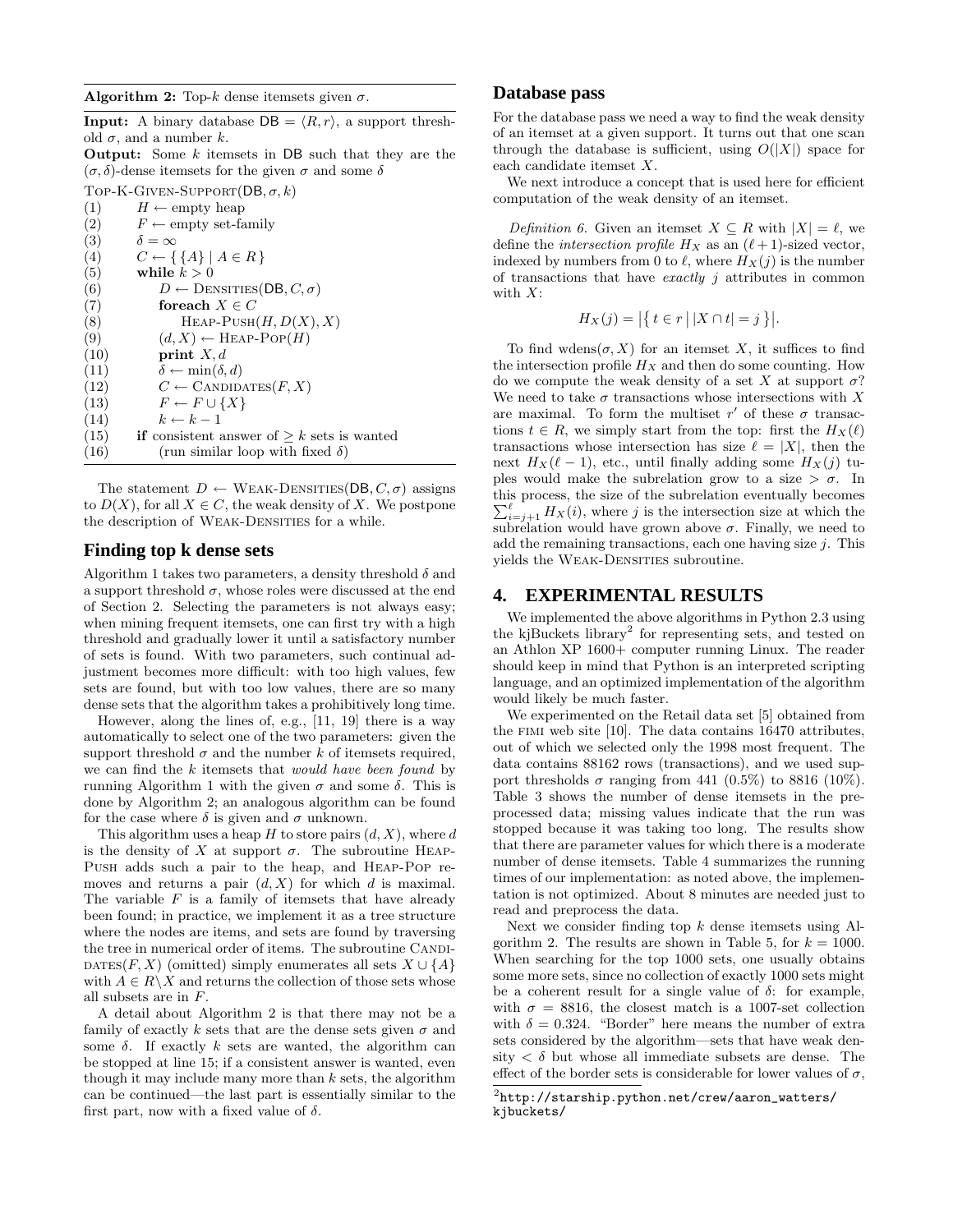| $\sigma$ | 0.4  | 0.5  |      | $0.6\quad 0.7$ | 0.8  | 0.9 | 1.0 |
|----------|------|------|------|----------------|------|-----|-----|
| 8816     | 103  | -55  | 31   | 19             | 15   | 13  | 9   |
| 4408     | 3227 | 547  | 75   | 45             | 31   | 17  | 16  |
| 2204     |      | 8555 | 391  | 119            | 83   | 53  | 38  |
| 882      |      |      | 2859 | 965            | 429  | 240 | 159 |
| 441      |      |      |      |                | 1458 | 844 | 580 |

Table 3: Number of dense itemsets in Retail data; columns=values of  $\delta$ ; rows=values of  $\sigma$ 

| $\sigma$ | 0.4  |       |         |                   | $0.5$ $0.6$ $0.7$ $0.8$ | 0.9   | 1.0   |
|----------|------|-------|---------|-------------------|-------------------------|-------|-------|
| 8816     | 10.2 | 10.0  | 9.9 9.8 |                   | 9.4                     | 9.9   | 9.9   |
| 4408     | 29.9 | 13.0  |         | $10.2 \quad 10.2$ | 10.0                    | 10.2  | 9.9   |
| 2204     |      | 143.3 |         | $12.7$ 10.9       | 10.7                    | 10.3  | 10.2  |
| 882      |      |       |         | 80.7 47.9         | 33.5                    | 25.7  | 22.3  |
| 441      |      |       |         |                   | 214.9                   | 164.0 | 111.5 |

Table 4: Run-times for Retail data in cpu minutes

| $\sigma$ | sets+border    | δ     | $time/c$ pumin |
|----------|----------------|-------|----------------|
| 8816     | 237<br>$1007+$ | 0.324 | 16.8           |
| 4408     | $1011 + 310$   | 0.445 | 17.1           |
| 2204     | $1011 + 185$   | 0.549 | 17.1           |
| 882      | $1004 + 1327$  | 0.697 | 41.9           |
| 441      | $1001 + 13041$ | 0.866 | 157            |

#### Table 5: Summary of Top-K-Given-Support in Retail data with  $k = 1000$

as can be seen on the last two rows of the table. Of course, the value of  $k$  here is too large for most practical uses.

We now move to another data set. The Course data set contains information about course enrollment at the University of Helsinki Computer Science Department. This particular data lists only Masters-level courses, and contains information for 1739 students and 102 courses. Mining dense itemsets with  $\sigma = 87$  (i.e., 5%),  $\delta = 0.5$  we found 4657 sets.

We used these sets to obtain a novel representation of the data set. Given a dense itemset, we say that its coverage is the number of 1s present in the 87 rows from the data with most attributes within the set. We used a greedy set-cover algorithm: always select the itemset among those found that, when selecting the 87 rows yields the maximal number of 1s not yet covered. The first 8 sets output by this algorithm are shown in Table 6; note that the attributes are listed as rows and the dense itemsets as columns. The densities of these sets vary from 0.52 to 0.58.

The first sets have clear meanings: the first one represents programming (both as a process and as low-level systems knowledge), the second information systems, the third algorithms, etc. An interesting phenomenon is seen in set 8: it is the same as set 1, but lacking the theory course. In the set cover algorithm, set 1 should already have covered those 5% of students who have taken many programming courses, but now such students are found again. The finding could have an interesting interpretation: many students who are studying Computer Science in order to become professional programmers have not yet passed the theory course. Indeed, many students consider the course a difficult one.



Figure 1: Course data: weak density vs. frequency for (87,0.5)-dense sets X with  $|X| \geq 2$ 



Figure 2: Course data reordered using the 8 itemsets in Table 6.

One of the motivations for the concept of dense itemsets is that the interesting sets will have very low frequency in the classical sense, and would thus not be found by frequent itemset mining. This proved to be the case in the course data: the 8 most useful dense itemsets had frequency 0. As a further illustration, Figure 1 shows the relationship of weak density and frequency for sets with at least two elements. Another motivation is that the family of weakly dense sets is infeasibly large, and this was also confirmed. For example, out of the 4.2 million possible 4-element itemsets in this data, more than 575 thousand had weak density at least 0.5 with  $\sigma = 87$ . Clearly, finding all weakly dense itemsets even up to size 8 would yield a much larger output than mining the 4657 dense itemsets.

As an illustration of the use of dense itemsets, we also used the greedy approach to reorder the data matrix. We first took the "best" dense itemset (in the coverage sense defined above) and listed its attributes. Then we selected the rows which have at least a frequency of  $\delta$  for this itemset. The remaining rows and columns are then iteratively ordered using the same method. Figure 2 shows the resulting reordered data matrix.